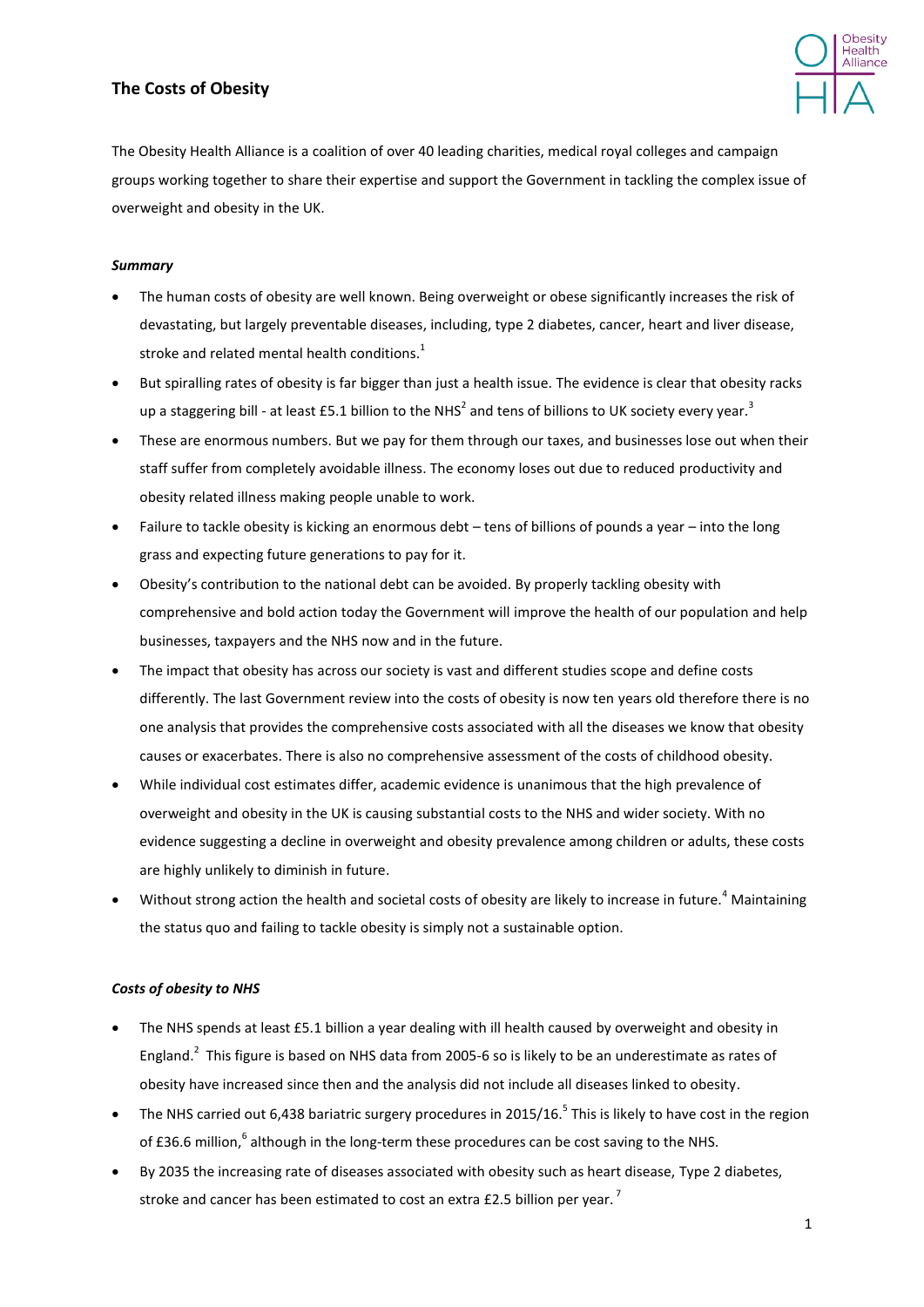#### *Costs of obesity to society*

- An economic analysis has predicted that overweight and obesity costs UK society at least £27 billion each year[.](#page-0-1)<sup>3</sup> This figure is based on 2014 data and is an attempt to calculate all the wider societal costs of obesity, beyond the NHS costs. It also identifies that a range of evidence-based policy options can achieve health benefits at surprisingly little cost per improved case of health.
- This report also finds that obesity is one of the top three global social burdens caused by human beings, second only to smoking and armed conflict.

### *Putting the costs of obesity into context*

The NHS spend on obesity related disease of £5.1 billion per year is equivalent to:

- the salary of around 163,000 nurses or 85,000 hospital doctors<sup>8</sup>
- the cost of carrying out more than 115,000 heart transplants or more than 718,000 hip replacements<sup>9</sup>
- The cost of 959 fully kitted out new air ambulances.<sup>10</sup>
- The cost of an eight-hour course of talking therapy for 12.75 million people.<sup>11</sup>
- The salary of 222,000 newly qualified teachers.<sup>12</sup>
- Every single person in the UK making a one-off payment of £78. $^{13}$
- An annual salary at the Living Wage level for nearly 310,000 people.<sup>14</sup>

### *The impact of interventions*

- Studies suggest that if levels of obesity could be reduced by 1% every year from the predicted trend between 2015 and 2035, £300 million could be saved in direct health and social care costs in the year 2035 alone.<sup>15</sup>
- A 2016 modelling study found that the levy could potentially save up to 144,000 adults and children from obesity every year, prevent 19,000 cases of type 2 diabetes and avoid 270,000 decayed teeth<sup>16</sup>, which would have a knock on effect in reducing costs to the NHS.
- Relative to the costs of obesity, a very small amount is invested in bariatric surgery and programmes that support weight loss. These types of interventions have the potential to reduce some of the very serious complications of people being overweight and therefore reduce costs to the NHS and wider society in the long-term.

### *Challenges of understanding costs of obesity*

- Existing data on the direct and indirect costs of obesity are likely to be underestimates. This is due to the calculations not including all diseases associated with obesity and differing societal variables being used in different studies.
- There is no current data on the costs to the NHS or society of childhood obesity.